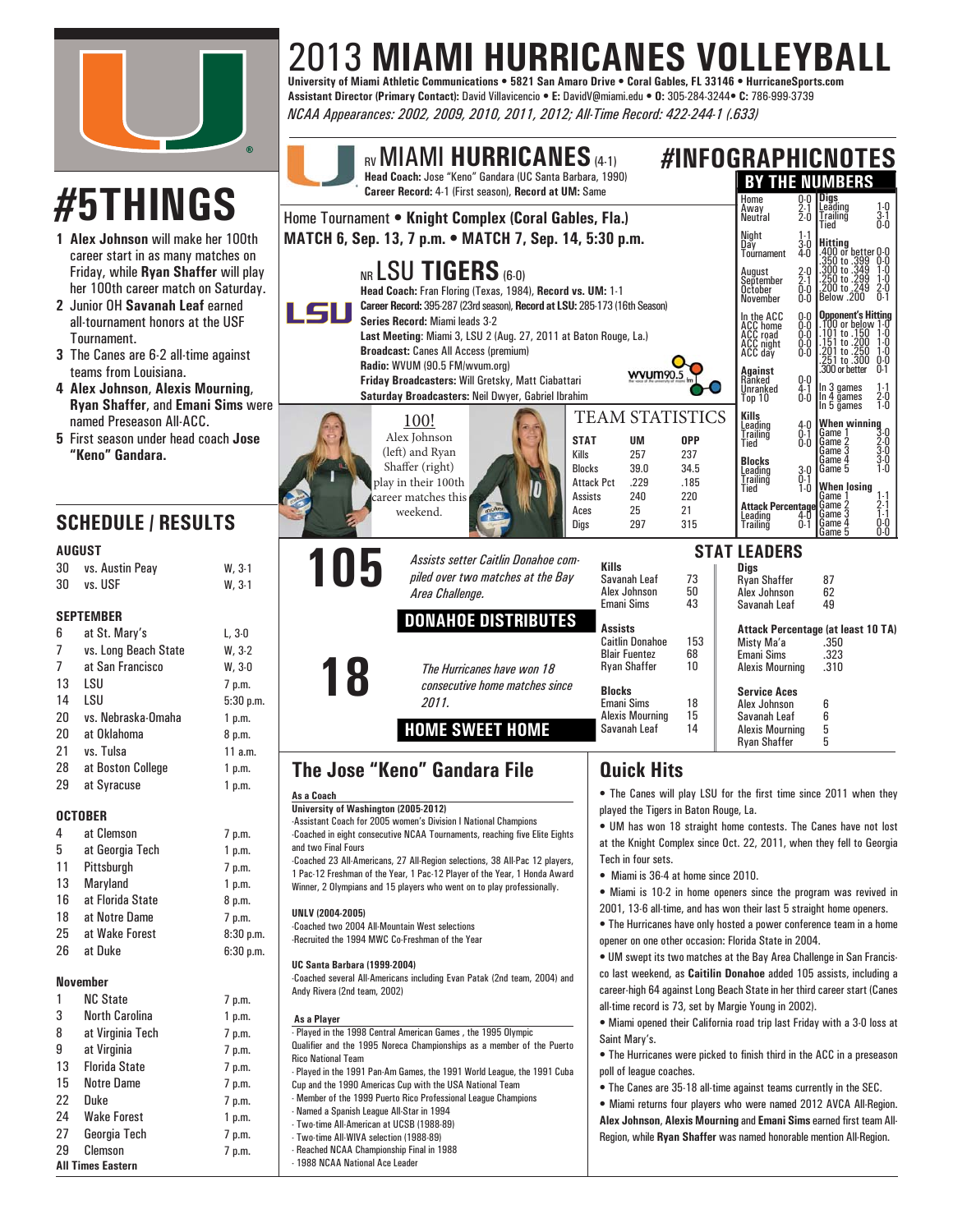# **Numerical and Alphabetical Rosters**

### **NUMERICAL ROSTER**

| #  | <b>Name</b>                 | POS.      | HT.      | CL. | <b>Hometown/High School (College)</b>            |
|----|-----------------------------|-----------|----------|-----|--------------------------------------------------|
|    | Alex Johnson                | <b>RS</b> | 6-0      | Sr. | Tallahassee, Fla./Leon                           |
| 4  | <b>Alexis Mourning</b>      | MB        | $6 - 1$  | Jr. | Arlington, Texas/Martin                          |
| 5  | Eryn Croft                  | DS        | $5-8$    | So. | Gainesville, Fla./Gainesville                    |
| 6  | Julia Giampaolo             | DS        | $5-7$    | Sr. | Torrington, Conn./Torrington                     |
| 7  | <b>Lauren Howard-Chavez</b> | MB        | 6-0      | Fr. | Long Beach, Calif/Woodrow Wilson                 |
| 9  | <b>Kelsie Groot</b>         | 0H        | $6 - 1$  | So. | Irvine, Calif./Northwood                         |
| 10 | <b>Ryan Shaffer</b>         | DS        | $5-7$    | Sr. | San Jose, Calif./Archbishop Mitty                |
| 11 | <b>Blair Fuentez</b>        | S/H       | $6-0$    | Jr. | Ridgewood, N.J./Ridgewood                        |
| 14 | Misty Ma'a                  | 0H        | $6 - 1$  | So. | Kaneohe, Hawaii/Kamehameha                       |
| 15 | <b>Caitlin Donahoe</b>      | S         | $6-0$    | So. | Pompano Beach, Fla./Cardinal Gibbons             |
| 16 | <b>Emani Sims</b>           | <b>MB</b> | $5 - 11$ | Jr. | Glenview, III./Glenbrook South                   |
| 21 | Savanah Leaf                | 0H        | 6-0      | Jr. | San Anselmo, Calif./Marin Academy (San Jose St.) |

### **ALPHABETICAL ROSTER**

| #  | <b>Name</b>                 | POS.      | HT.      | CL. | <b>Hometown/High School (College)</b>            |
|----|-----------------------------|-----------|----------|-----|--------------------------------------------------|
| 5  | <b>Eryn Croft</b>           | <b>DS</b> | $5-8$    | So. | Gainesville, Fla./Gainesville                    |
| 15 | <b>Caitlin Donahoe</b>      | S         | $6-0$    | So. | Pompano Beach, Fla./Cardinal Gibbons             |
| 11 | <b>Blair Fuentez</b>        | S/H       | $6-0$    | Jr. | Ridgewood, N.J./Ridgewood                        |
| 6  | Julia Giampaolo             | <b>DS</b> | $5-7$    | Sr. | <b>Torrington, Conn./Torrington</b>              |
| 9  | <b>Kelsie Groot</b>         | 0H        | $6 - 1$  | So. | Irvine, Calif./Northwood                         |
|    | <b>Lauren Howard-Chavez</b> | MB        | $6-0$    | Fr. | Long Beach, Calif/Woodrow Wilson                 |
|    | Alex Johnson                | <b>RS</b> | $6-0$    | Sr. | Tallahassee, Fla./Leon                           |
| 21 | Savanah Leaf                | 0H        | $6-0$    | Jr. | San Anselmo, Calif./Marin Academy (San Jose St.) |
| 14 | Misty Ma'a                  | 0H        | $6 - 1$  | So. | Kaneohe, Hawaii/Kamehameha                       |
| 4  | <b>Alexis Mourning</b>      | <b>MB</b> | $6 - 1$  | Jr. | Arlington, Texas/Martin                          |
| 10 | <b>Ryan Shaffer</b>         | <b>DS</b> | $5-7$    | Sr. | San Jose, Calif./Archbishop Mitty                |
| 16 | <b>Emani Sims</b>           | <b>MB</b> | $5 - 11$ | Jr. | Glenview, III./Glenbrook South                   |

**Head Coach:** Jose "Keno" Gandara (UC Santa Barbara, 1990, First Season) **Assistant Coach:** Lee Nelson (UC Santa Barbara, 1991, Second Season) **Assistant Coach:** Alex Dunphy (USC, 2007, First Season) **Volunteer Assistant:** Brent Smith (Pepperdine, 2008, First Season) **Strength & Condititiong Coach:** Andrew Klich (Connecticut, 1996) **Associate Athletic Trainer:** Brittany Ferrell (Appalachian State, 2011)

| <b>PRONUNCIATION GUIDE</b><br><b>Players</b> | <b>Players</b>             |
|----------------------------------------------|----------------------------|
| #6 Julia Giampaolo                           | #6 Gi-amp-paul-o           |
| #10 Ryan Shaffer                             | #10 Shaff -er              |
| #11 Blair Fuentez                            | #11 Fwen-tez               |
| #14 Misty Ma'a                               | #14 Ma-ah                  |
| #16 Emani Sims                               | #16 Ee-mah-nee             |
| <b>Coaches</b>                               | <b>Coaches</b>             |
| Jose "Keno" Gandara                          | Ho-SEH KEN-oh GAHN-dah-rah |
| <b>Alex Dunphy</b>                           | <b>DUN-fee</b>             |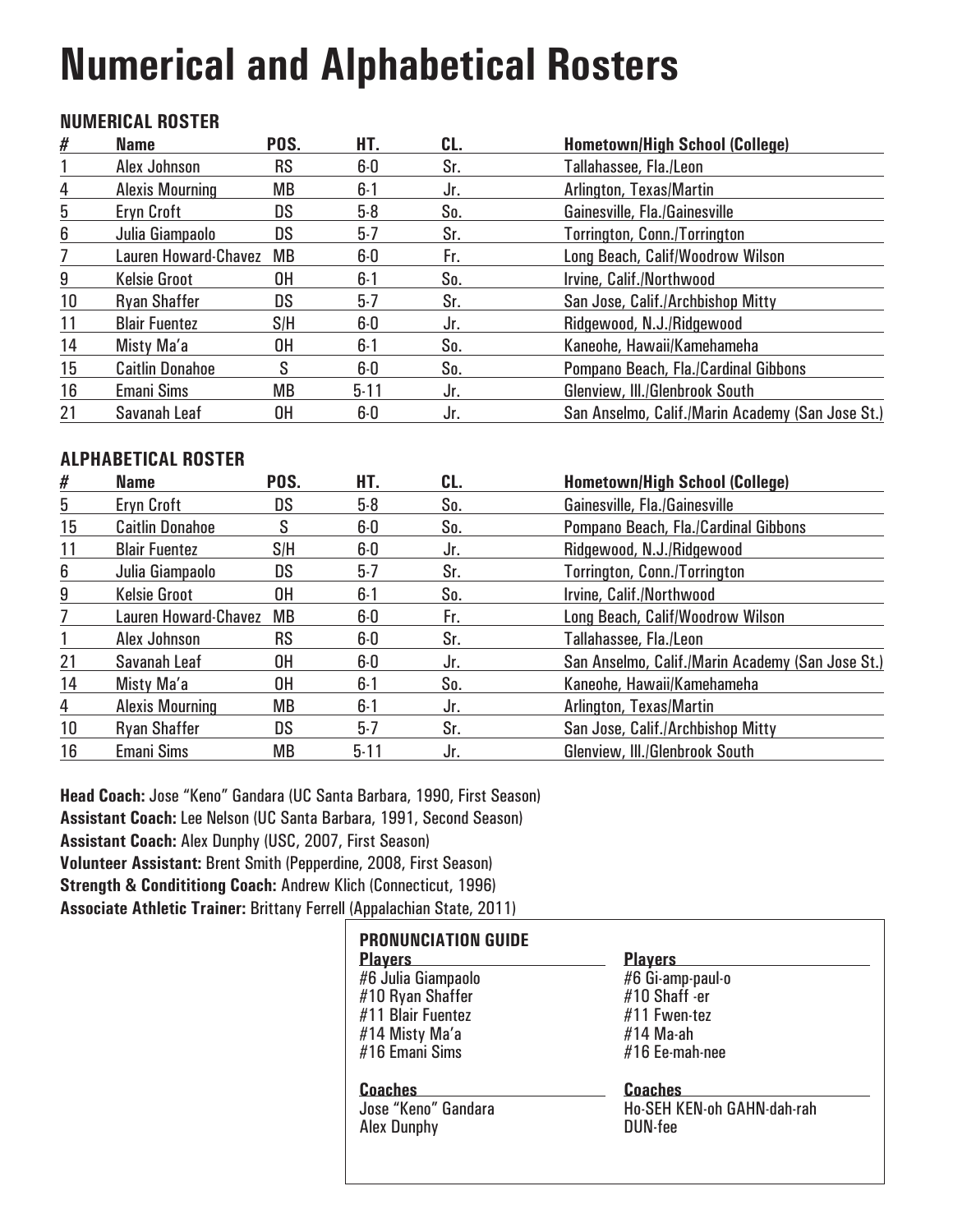

#### **2013 Miami Hurricanes Volleyball Miami Combined Team Statistics (as of Sep 08, 2013) All matches**



| RECORD:        | OVERALI | <b>HOME</b> | AWAY    | NFUTRAL |
|----------------|---------|-------------|---------|---------|
| ALL GAMES      | $4 - 1$ | O-O         | $2 - 1$ | $2 - 0$ |
| CONFERENCE     | 0-0     | 0-0         | 0-0     | 0-0     |
| NON-CONFERENCE | $4 - 1$ | റ-റ         | $2 - 1$ | $2 - 0$ |

|   |                     |                 |     |       | Attack   |     |       |                 | Set   |    | Serve           |       |                 |     | Dig   |          |    | Blocking      |       |          |     |        |
|---|---------------------|-----------------|-----|-------|----------|-----|-------|-----------------|-------|----|-----------------|-------|-----------------|-----|-------|----------|----|---------------|-------|----------|-----|--------|
|   | ## Player           | S <sub>p</sub>  | k.  | k/s   | e        | ta  | pct   | a               | a/s   | sa | se              | sa/s  | re              | dig | dig/s | bs       | ba | total         | blk/s | bel      | bhe | points |
|   | 11 Blair Fuentez    |                 |     | 0.14  | 0        |     | .500  | 68              | 9.71  |    | <sub>b</sub>    | 0.14  |                 | 18  | 2.57  |          |    | 5.            | 0.71  |          |     |        |
|   | 15 Caitilin Donahoe | 12 <sup>1</sup> |     | 0.17  | $\Omega$ | 4   | .500l | 153             | 12.75 |    | 4               | 0.081 | 01              | 20  | 1.67  | 0        | 3  | 3             | 0.25  | $\Omega$ |     |        |
|   | 14 Misty Ma'a       |                 | 10  | 1.43  | 3        | 20  | .350I | 0               | 0.00  | 0  |                 | 0.00  |                 | b.  | 0.71  | $\Omega$ |    | 3             | 0.43  | ΩI       |     |        |
|   | 16 Emani Sims       | 19              | 43  | 2.26  | 11       | 99  | .323  | 3               | 0.16  | 0  |                 | 0.001 |                 | 5   | 0.26  | 0        | 18 | 18            | 0.95  |          |     |        |
|   | 4 Alexis Mourning   | 19              | 38  | 2.00  | 11       | 87  | 310I  |                 | 0.05  | 5. | 9               | 0.26  | $\overline{0}$  | 8   | 0.42  |          | 15 | 16            | 0.84  |          |     |        |
|   | 21 Savanah Leaf     | 19              | 73  | 3.84  | 29       | 203 | .217  |                 | 0.05  | 6  | 10 <sup>°</sup> | 0.32  | 2 <sup>1</sup>  | 49  | 2.58  | 2        | 12 | 14            | 0.74  | ΩI       |     |        |
|   | Alex Johnson        | 19              | 50  | 2.63  | 18       | 152 | 211   | $\mathcal{P}$   | 0.11  | h. | 9               | 0.32  |                 | 62  | 3.26  | $\theta$ | 13 | 13            | 0.68  |          |     |        |
| 9 | Kelsie Groot        | 16 <sub>l</sub> | 40  | 2.50  | 22       | 146 | 123   | $\mathcal{P}$   | 0.12  |    | 3               | 0.06  | 10 <sub>l</sub> | 42  | 2.62  | 0        |    | $\mathcal{P}$ | 0.12  | ΩI       |     |        |
| 6 | Julia Giampaolo     |                 | 0   | 0.00  | $\Omega$ |     | 0001  | 0               | 0.00  | 0  | 0               | 0.001 | ΩI              |     | 1.001 | 0        | 0  | 0             | 0.00  | ΩI       |     |        |
|   | 10 Ryan Shaffer     | 19              | 0   | 0.00  | $\Omega$ | 0   | .000  | 10 <sup>°</sup> | 0.53  | 5  | 5               | 0.26  |                 | 87  | 4.58  | $\Omega$ | 0  | $\Omega$      | 0.00  | 01       |     |        |
|   | TEAM                |                 |     |       |          |     |       |                 |       |    |                 |       |                 |     |       |          |    |               |       |          |     |        |
|   | <b>MIAMI</b>        | 19              | 257 | 13.53 | 94       | 713 | 229   | 240             | 12.63 | 25 | 49              | 1.32  | 21              | 297 | 15.63 | 4        | 70 | 39.0          | 2.05  |          |     |        |
|   | Opponents           | 191             | 237 | 12.47 | 105      | 715 | 185 l | 220             | 11.58 | 21 | 34              | 1.11  | 25              | 315 | 16.58 | 8        | 53 | 34.5          | 1.82  | 11       |     |        |
|   |                     |                 |     |       |          |     |       |                 |       |    |                 |       |                 |     |       |          |    |               |       |          |     |        |

| <b>Team Statistics</b> | UM   | OPP  | Date   | Opponent            |   |           | Score Score by set                      | Att. |
|------------------------|------|------|--------|---------------------|---|-----------|-----------------------------------------|------|
| <b>ATTACK</b>          |      |      | Aug 30 | at USF              | W | $3-1$     | 27-25,22-25,25-21,25-16                 | 732  |
| <b>Kills</b>           | 257  | 237  | Aug 30 | vs Austin Peay      |   | $w = 3-1$ | 22-25,25-19,25-17,25-19                 | 112  |
| <b>Errors</b>          | 94   | 105  | Sep 06 | at Saint Mary's     |   | 0-3       | 14-25.18-25.23-25                       | 523  |
| <b>Total Attacks</b>   | 713  | 715  | Sep 07 | vs Long Beach State |   |           | w 3-2 25-21, 19-25, 26-28, 25-22, 17-15 | 159  |
| <b>Attack Pct</b>      | .229 | .185 | Sep 07 | at USF              | W | $3-0$     | 25-22.25-17.25-22                       | 363  |
| Kills/Set              | 13.5 | 12.5 |        |                     |   |           |                                         |      |

| Record in 3-set matches: 1-1 |
|------------------------------|
| Record in 4-set matches: 2-0 |
| Record in 5-set matches: 1-0 |

| Kills/Set                   | 13.5     | 12.5           |
|-----------------------------|----------|----------------|
| <b>SET</b>                  |          |                |
| <b>Assists</b>              | 240      | 220            |
| Attempts                    | 703      | 715            |
| <b>Assist Pct</b>           | .341     | .308           |
| Assists/Set                 | 12.6     | 11.6           |
| <b>SERVE</b>                |          |                |
| Aces                        | 25       | 21             |
|                             | 49       | 34             |
| Errors                      |          |                |
| Attempts                    | 435      | 419            |
| Serve Pct                   | .887     | .919           |
| Aces/Set                    | 1.3      | 1.1            |
| <b>SERVE RECEPTIONS</b>     |          |                |
| Errors                      | 21       | 25             |
| Errors/Set                  | 1.1      | 1.3            |
| Attempts                    | 383      | 385            |
| <b>Reception Pct</b>        | .945     | .935           |
| <b>DEFENSE</b>              |          |                |
| Digs                        | 297      | 315            |
| Digs/Set                    | 15.6     | 16.6           |
| <b>BLOCKING</b>             |          |                |
| <b>Block Solo</b>           | 4        | 8              |
| <b>Block Assist</b>         | 70       | 53             |
| <b>Total Blocks</b>         | 39.0     | 34.5           |
| <b>Blocks/Set</b>           | 2.1      | 1.8            |
| <b>Block Errors</b>         | 3        | 11             |
| <b>Ball handling errors</b> | 4        | $\overline{4}$ |
| ATTENDANCE                  |          |                |
| Total                       | $\Omega$ | 1618           |
| Dates/Avg Per Date          | 0/0      | 3/539          |
| Neutral site #/Avg          | 2/136    |                |
| Current win streak          | 2        |                |
| Home win streak             | 0        |                |